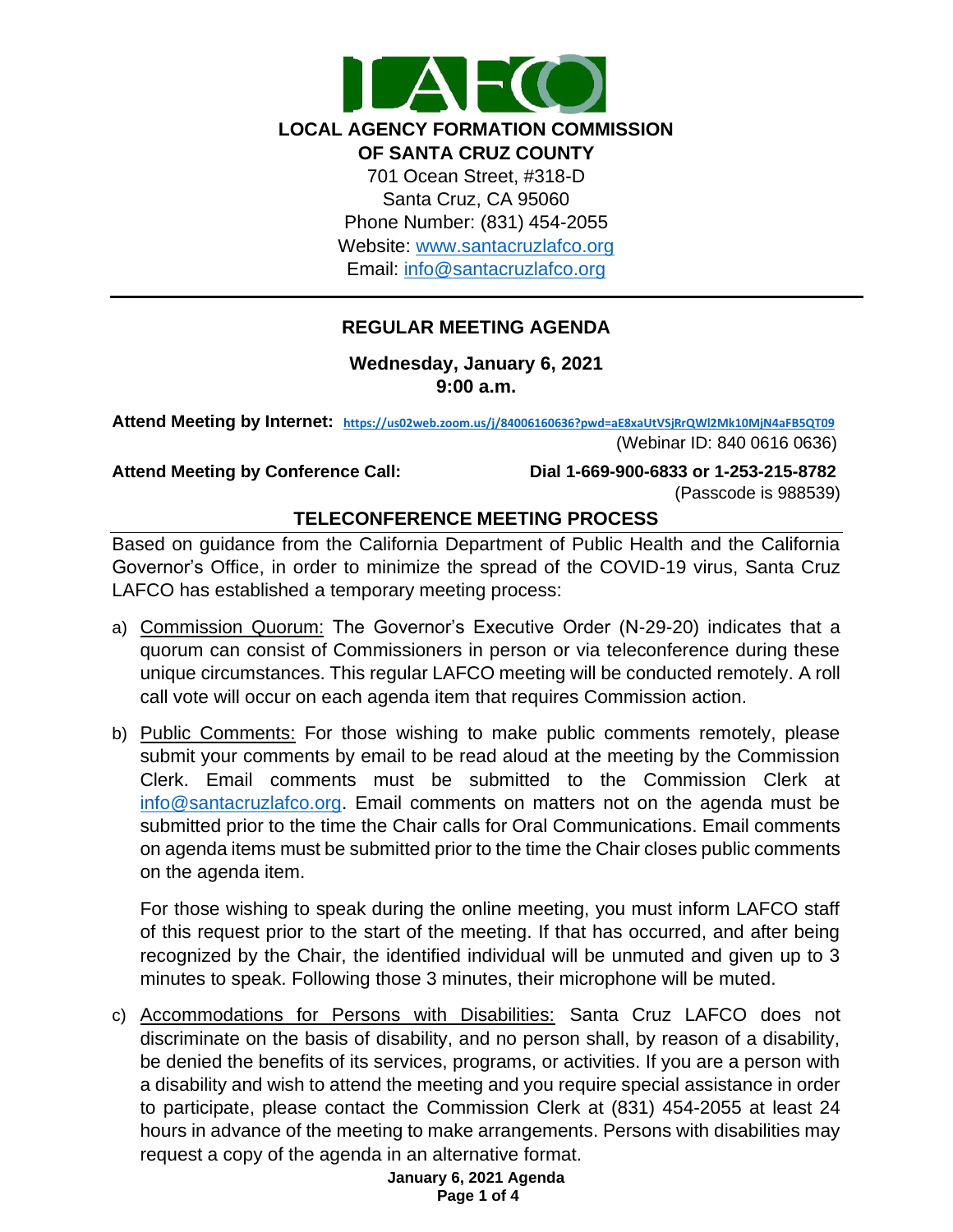# **1. ROLL CALL**

# **2. EXECUTIVE OFFICER'S MESSAGE**

The Executive Officer may make brief announcements in the form of a written report or verbal update, and may not require Commission action.

### **a. Remote Meeting Protocol**

The Commission will receive an update on the ongoing remote meeting process. Recommended Action: No action required; Informational item only.

### **b. Welcome New Commission Clerk**

The Commission will welcome Christopher Carpenter as LAFCO's new Commission Clerk.

Recommended Action: No action required; Informational item only.

# **3. [ADOPTION OF MINUTES](https://www.santacruzlafco.org/wp-content/uploads/2020/12/3.0-November-2020-Draft-Minutes-1.pdf)**

The Commission will consider approving the minutes from the November 4, 2020 Regular LAFCO Meeting.

Recommended Action: Approve the minutes as presented with any desired changes.

# **4. ORAL COMMUNICATIONS**

This is an opportunity for members of the public to address the Commission on items not on the agenda, provided that the subject matter is within the jurisdiction of the Commission and that no action may be taken on an off-agenda item(s) unless authorized by law.

# **5. SPECIAL BUSINESS**

Special business items typically involve resolutions of appreciation for outgoing Commissioners or staff members and are not subject to public hearings.

# **a. [Resolution of Appreciation for Commissioner John Leopold's Distinguished](https://www.santacruzlafco.org/wp-content/uploads/2020/12/5a.0-John-Leopold-Staff-Report.pdf) Public Service and Leadership**

The Commission will consider the adoption of a resolution of appreciation for John Leopold's 11 years of service on LAFCO. The Executive Director for the California Association of Local Agency Formation Commissions (CALAFCO) will also present a Certificate of Appreciation on behalf of CALAFCO.

Recommended Action: Adopt the draft resolution (No. 2021-01).

# **6. OTHER BUSINESS**

Other business items involve administrative, budgetary, legislative, or personnel matters and may or may not be subject to public hearings.

### **a. [Appoint New Chair and Vice-Chair](https://www.santacruzlafco.org/wp-content/uploads/2020/12/6a.0-Appoint-Chair-and-Vice-Chair-Staff-Report.pdf)**

The Commission will consider electing its new Chair and Vice-Chair on LAFCO.

Recommended Action: Elect Chair and Vice-Chair for the 2021 calendar year.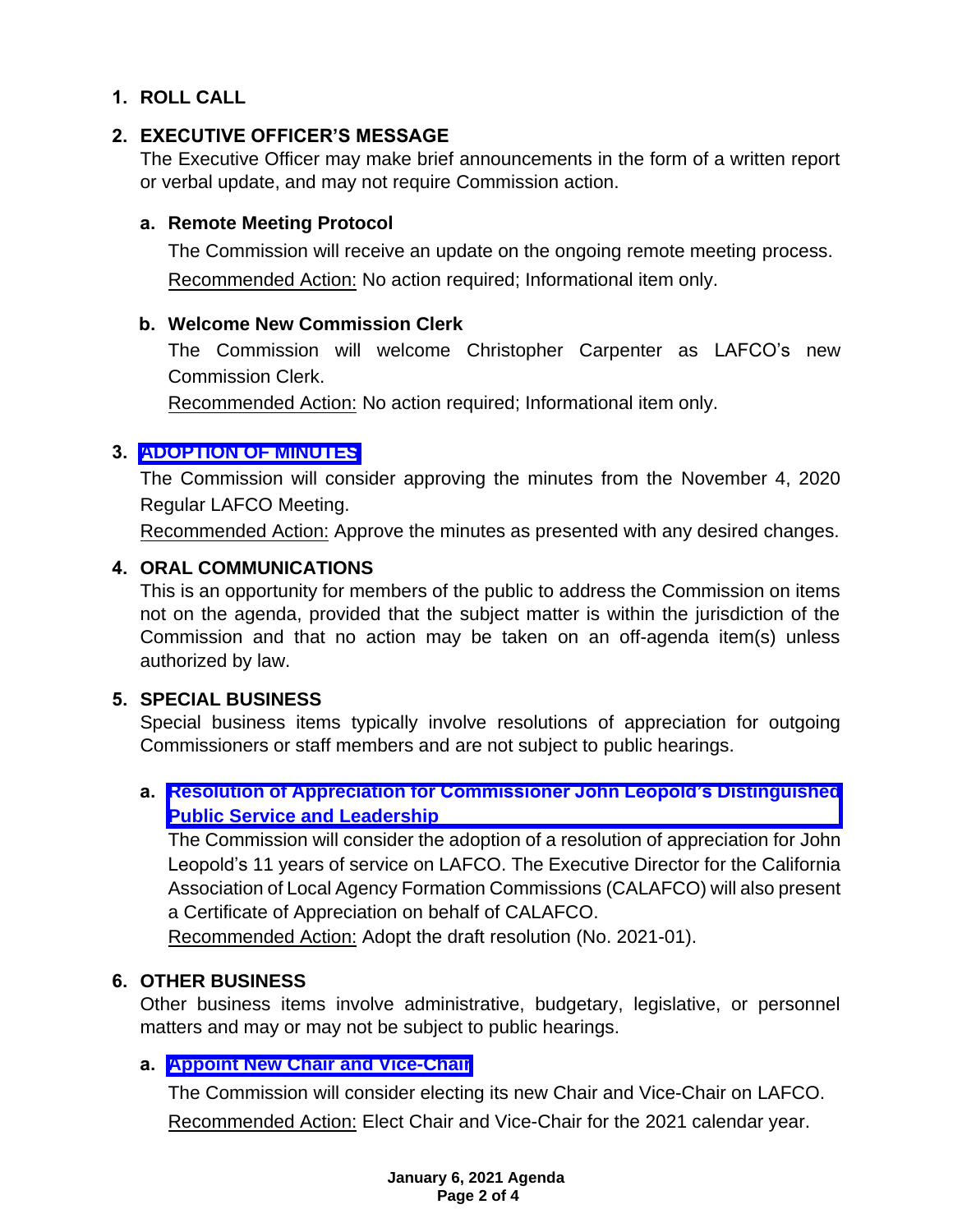# **b. [Appoint New Personnel Committee](https://www.santacruzlafco.org/wp-content/uploads/2020/12/6b.0-Appoint-Personnel-Committee-Staff-Report.pdf)**

The Commission will consider selecting its new personnel committee members. Recommended Action: Select personnel committee members for a two-year term.

### **c. [Fire Protection Service and Sphere Review –](https://www.santacruzlafco.org/wp-content/uploads/2020/12/6c.0-MSR-Fire-Scope-Staff-Report.pdf) Proposed Outline**

The Commission will review the proposed outline for the upcoming countywide service and sphere review involving fire protection.

Recommended Action: Discuss and approve the report's proposed outline.

### **d. [Independent Special District Election Process](https://www.santacruzlafco.org/wp-content/uploads/2020/12/6d.0-SD-Call-for-Nominations-Staff-Report.pdf)**

The Commission will receive an update on the upcoming elections for the regular and alternate district seats on LAFCO.

Recommended Action: No action required; Informational item only.

# **e. [Fire Consolidation Update \(LAFCO Project No. DC 20-02\)](https://www.santacruzlafco.org/wp-content/uploads/2020/12/6e.0-Consolidation-Update-Staff-Report.pdf)**

The Commission will receive an update on the recently approved fire consolidation. Recommended Action: No action required; Informational item only.

# **7. WRITTEN CORRESPONDENCE**

LAFCO staff receives written correspondence and other materials on occasion that may or may not be related to a specific agenda item. Any correspondence presented to the Commission will also be made available to the general public. Any written correspondence distributed to the Commission less than 72 hours prior to the meeting will be made available for inspection at the hearing and posted on LAFCO's website.

### **a. [State Controller's Office –](https://www.santacruzlafco.org/wp-content/uploads/2020/12/7a.0-CSA-60-Status-Staff-Report.pdf) List of Inactive Districts**

The Commission will receive an update on the State's List of Inactive Districts which includes County Service Area 60 (Huckleberry Island).

Recommended Action: No action required; Informational item only.

# **b. [State Water Resources Control Board –](https://www.santacruzlafco.org/wp-content/uploads/2020/12/7b.0-SLVWD-SOI-Staff-Report.pdf) SLVWD Sphere Support**

The Commission will receive a letter from the State Water Resources Control Board's Division of Drinking Water regarding a recent sphere update for the San Lorenzo Valley Water District.

Recommended Action: No action required; Informational item only.

### **8. PRESS ARTICLES**

LAFCO staff monitors newspapers, publications, and other media outlets for any news affecting local cities, districts, and communities in Santa Cruz County. Articles are presented to the Commission on a periodic basis.

### **a. [Press Articles during the Months of October to](https://www.santacruzlafco.org/wp-content/uploads/2020/12/8a.0-Press-Articles-Staff-Report.pdf) December**

The Commission will receive an update on recent LAFCO-related news occurring around the county and throughout California.

Recommended Action: No action required; Informational item only.